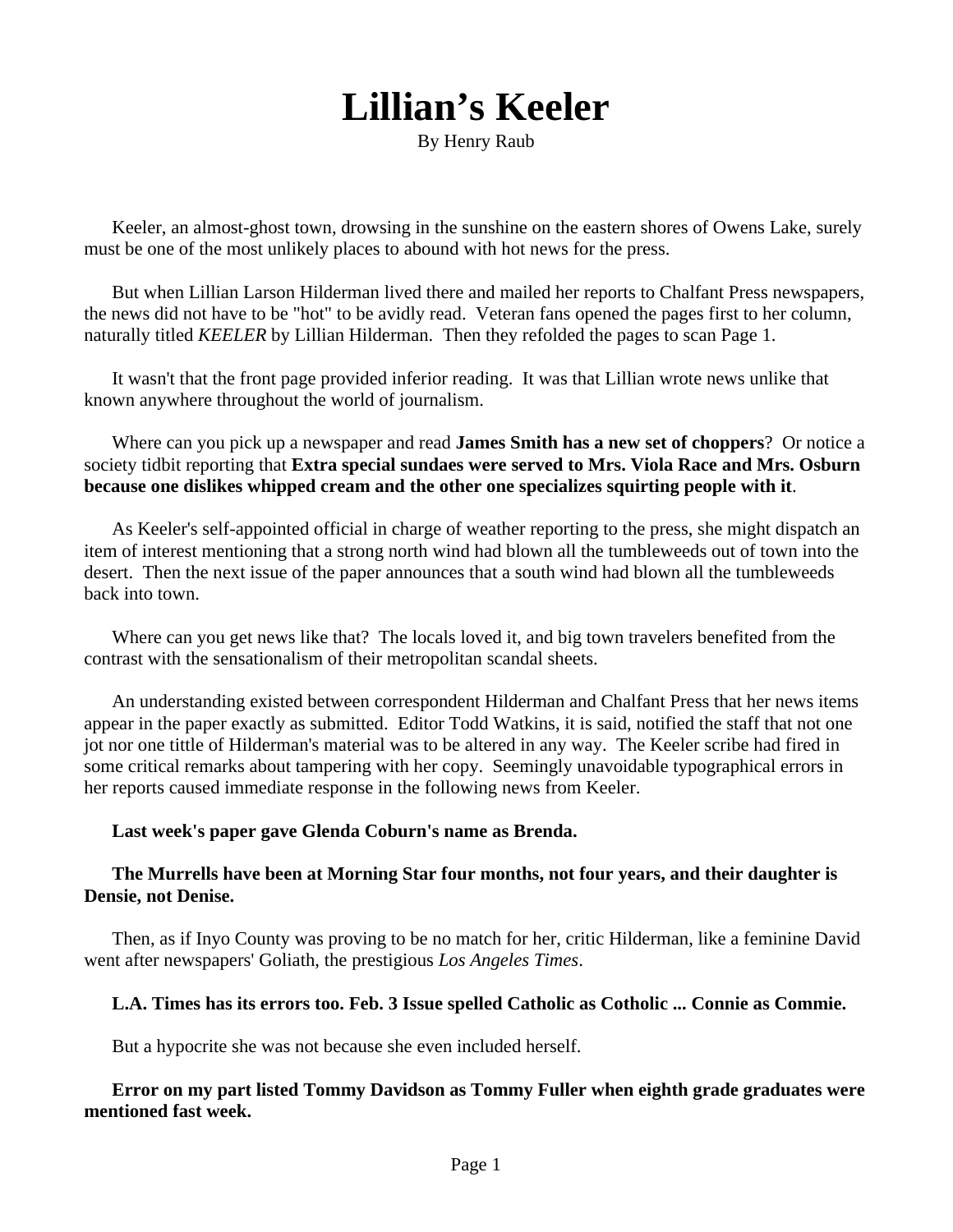#### **First a correction on my part. Gary Fuller was eight years old on his birthday, not seven.**

Then along came a blockbuster in 1969 that brought the Keeler reporter bolt upright in her easy chair. *True West* magazine published a story about Keeler titled "How to Tame a Town" that was riddled with mistakes, as judged by Hilderman's memories. In no time the editor received 20 paragraphs from the Keeler reporter. Her printed story covered nineteen column inches of newspaper. Hilderman's article tore to pieces the magazine yarn about Deputy Marshall Dan Thomas with his trusty gun and holster cleaning up Keeler's community of 8,000 souls.

# **Keeler was a cross section of other Inyo county towns**, she wrote, **and 1 along with many others did not know it required a cleanup.**

As for girls coming from Mojave, not required as **there were two and more at Lee's "Laundry" and one had a dugout room south end of Laws St., which we knew as "Bachelor's Row," there being a number of cabins.**

**Joe You spelled his name thusly and so pronounced. The cellar under his gambling room led by tunnel to Lee's "Laundry." Joe was not the storekeeper. Sam Kee Chan was owner and was registered as a voter, Sam Yuensang. The wife was Choy Foo, and daughter Rossie Foo, why 1 do not know.**

Critic Hilderman emphatically stated that Owens Lake bed was not dry in 1918, as stated in *True West*.

**I remember Thomas Isaacson complaining of lake water jumping over a 20 ft. vat wall and spoiling soda In vat which was ready to harvest.**

Other strange statements came under Lillian's fire such as, **Don't understand about Dan Judge receiving a direct phone call from Cerro Gordo as that was a private line ... 1 never heard of a man falling 400 feet at Cerro Gordo ... Why was Shepherd's Canyon affair listed as a part of Keeler? That goes for Ballarat, too ... Keeler population 8,000??? The great register of 1918 gives voters as 114, total of county 3106.**

# **As for arrests, June 1918, Logan and Thomas arrested a man for insanity; June 29 Logan and McAfee made an arrest on a liquor charge, then Aug. 23 Dan made an arrest on a pro-German charge, ditto for Aug. 25. Four arrests for a year ... would you say town needed taming?**

Lillian Larson Hilderman was born May 18, 1886, in St. Peter, Minnesota. In 1909 she came to Independence to be the bride of Ludvig Linde, and to establish a homestead half a mile south of town. They had one son, Lawson. Lillian's husband was killed in WW 1. She moved to Keeler to become Postmaster in 1919 and to marry Harry Hilderman in 1929. Harry lived only four years more. Life held many sorrows for Lillian, and not the least of these was the death of her son and his wife and their younger son in an airplane crash.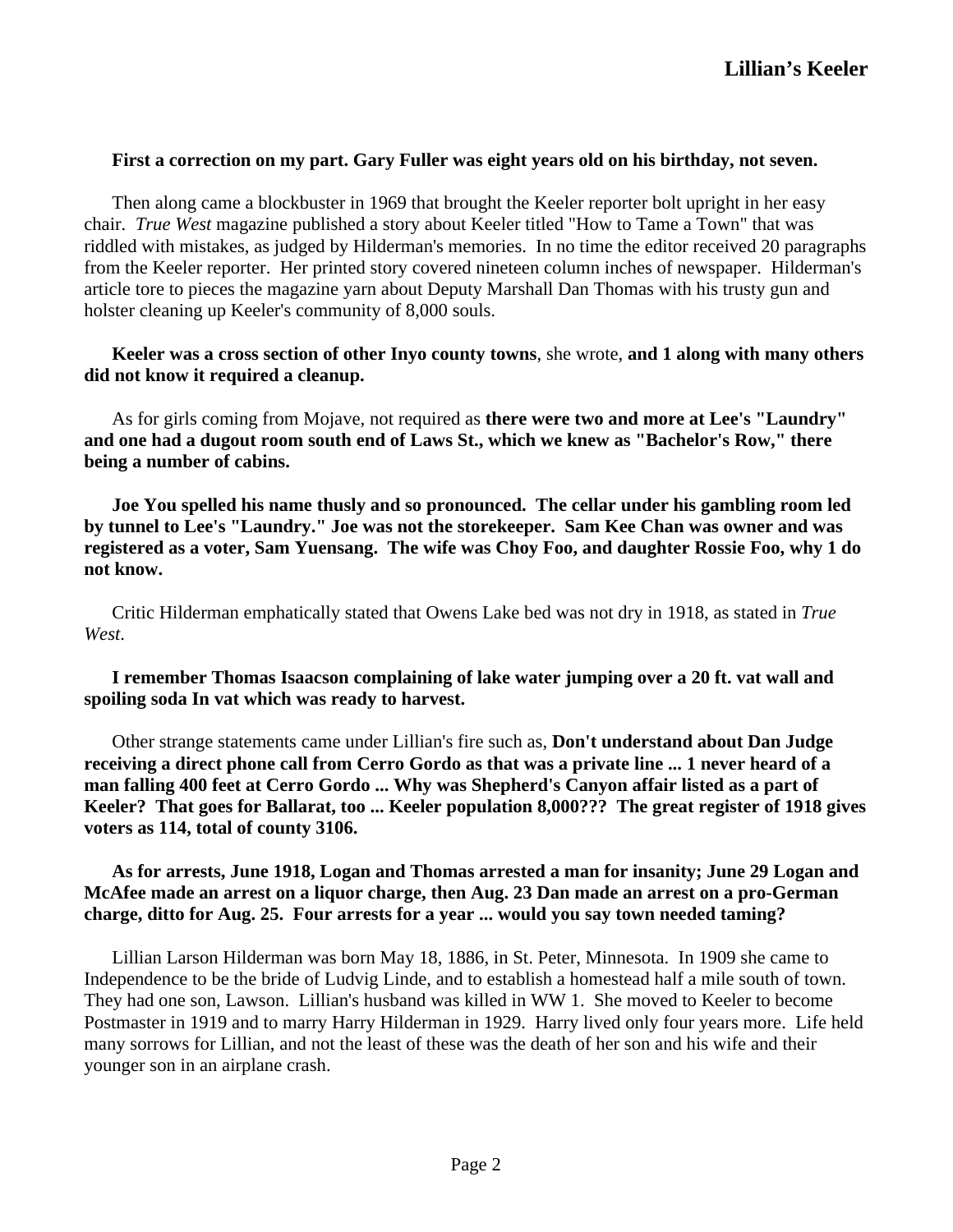Friends point out that she had great compassion for the sick and injured, and was the first to visit them with handmade gifts. She traveled in her car to bring cheer to people all the way between Bishop and Lone Pine.

Sick and injured dogs constantly received mention in her column. They seemed to be high on her list of friends.

**Friday several dogs decided hunting they would go, later in the afternoon they came back, mouths, jaws and feet covered with quills from rodent porcupine. Two dogs required help from veterinarian.**

**Last week Mr. and Mrs. Van Hoose went to Hunters Mt. and dog Gomer received a tick bite on inner ear causing an infection, hence Gomer had a week's stay at Bishop Veterinary Hospital.**

**Mrs. G. Hernandez and Mrs. Bessie Stark have used Dirty Sox pool several times through past week. Mrs. Stark did not bring her dog, as stated last week.**

**Sunday afternoon Mr. and Mrs. Earl Murphy, Diana, Susan and Gus, the police dog, called on me. If you don't think the dog counted, you can't realize the space he used in the Murphy's small car.**

Hilderman included other animals, if they made news, and even if they didn't.

**The Jim Merrills while at Ubehebe Mine have accumulated a number of animals, four goats, guinea hens, banti chickens and rabbits. They had two dogs, cats and chickens.**

**Of animal interest are the travels of Mrs. Suprenant's Dickie Bird who went with her in auto to Bend, Ore. After visit, daughter, Mrs. Joanis, took mother and bird to Reno, where bus would not take bird to Lone Pine. Back to Bend went poor bird, where it was expressed to Lone Pine. Now home, it is happy.**

Keeler plant life appealed to the writer for favorable publicity.

**Some towns may be in the red - just now Keeler is pink with the African Cedars (tamarisk) in bloom for Easter. Come and bring your color film.**

**It is noticed that sunflowers as grown here turn their heads with the sun while they are small but when larger, all face east.**

Hilderman made a big thing out of that boring old hat topic of the weather. It sounded like maybe there was more of it in Keeler than any place else.

**We thought spring slow in arriving, then on Wednesday a regular hot summer day, Thursday suddenly cold, no excuse for Friday's weather except opening for fishing was due. At 2 p.m. the biggest wind of many years began to show its strength by tearing large limbs from trees and the sign from Gandera's Grocery. Roofing paper and general litter of twigs, dried bushes, papers and**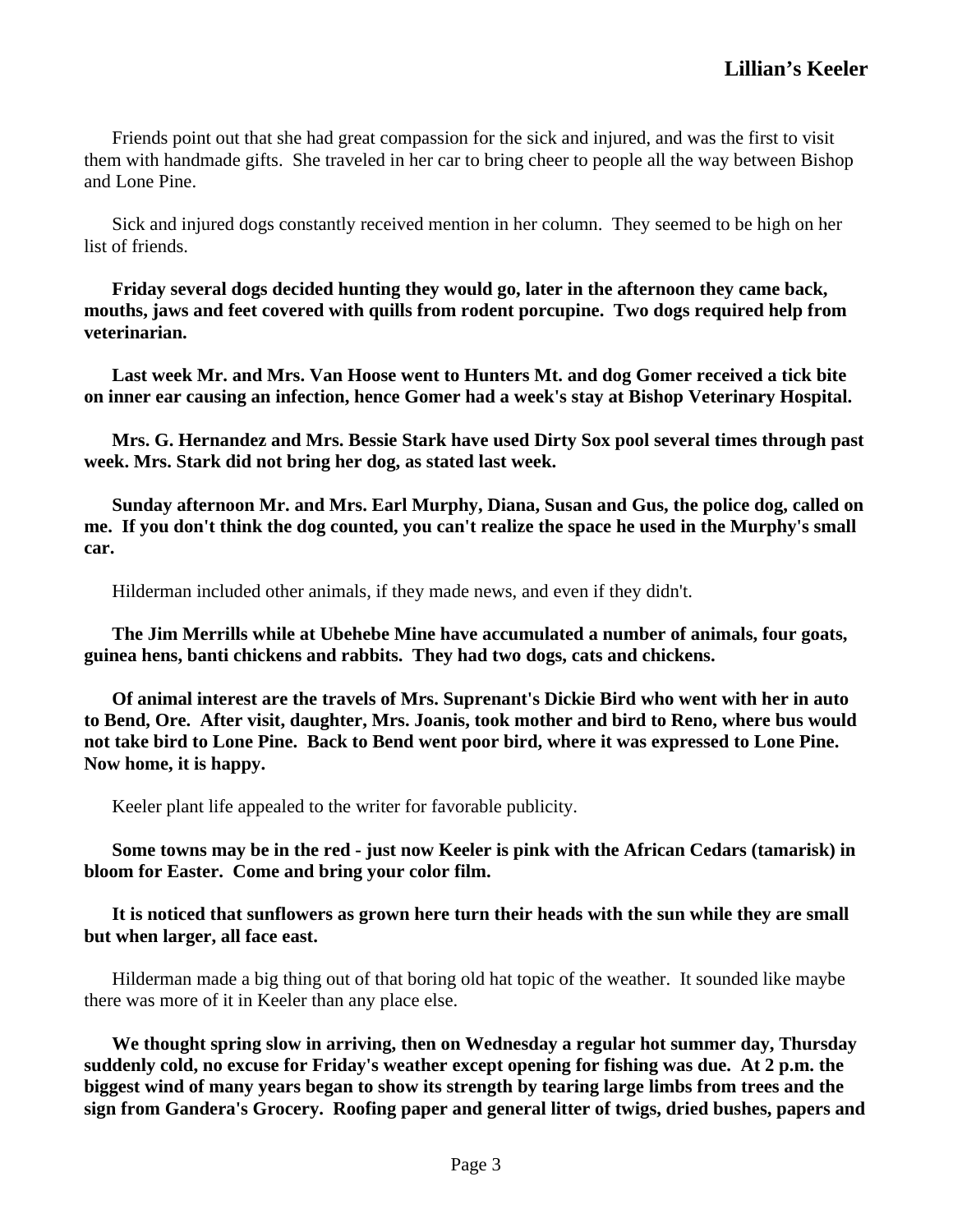**tin cans move with gusto. Neither of the mountain ranges could be seen. Through night snow fell on Inyos and Sierra. actually cold Sunday. At 3 p.m. a hail with rain. When I got home shortly before 8, highway had been posted with caution sign, sand covered part of road and diversion ditches from Inyo mountains and the Coso Range was white to foothills with clouds hovering east, south and west. Puddles of slush at Keeler and gauge registered a generous .40. Monday normal as usual.**

**Last Wednesday began with dark clouds overhead, wind and dust added to the dullness. Snow at 2:30. No power between 5 and 6 p.m. which meant no dinner, to many, also no light, no ice box, no radio. no heat, no iron, and so on, and if it keeps up no water, as tank empties rapidly.**

**Thunder and lightning Thursday a week ago caused a switch to Cerro Gordo mine to burn out. The fireworks were awesome.**

Hilderman observed with dread the sometimes reckless antics of the War Department's fly boys, competing overhead with nature for the attention of mankind in Keeler.

**Friday a plane or jet flew so low at 10 a.m. that 20 foot trees swayed as if there was a wind. That altitude is too low for residents' peace of mind.**

**Two thunderous booms 9:30 Friday as jets passed overhead.**

# **A jet flew low at 11 a.m. Friday and broke the sound barrier, shook houses and people like a giant dynamite charge.**

And no obvious improvement at ground level, either.

# **Atom bomb as set off In Nevada Friday seemed like an opening shot for Lone Pine Stampede.**

Lillian liked to report a distinctly more pleasing sound that came irregularly from the tracks of the old Carson & Colorado Railroad. Running just about as it pleased, the little narrow gauge steam locomotive came down from the north to the southern terminus of Keeler with the dusty, creaking swayback box, flat, cattle cars, gondolas and ancient open-end platform passenger car, used as a caboose. They were so old they retained their original archbar trucks with wooden beams, truss rods and queen post supports. Rumbling, thumping and swaying down the undulating, well-worn tracks, they faithfully followed the tiny Baldwin locomotive. With blowing of the steam whistle and ringing of the bell the engineer, probably Mr. Ferguson, adjusted the Johnson bar to bring his freight consist to a fine wheezy, screeching and clanking stop at the yards.

#### **Regular passenger went out on train Tuesday, ticket and everything.**

**After dark Friday, the whistle of engine was heard. Seems RR crew had been hauling for three days for northern points and overtime piled up, requiring a 10-hour rest. Agent Crieman after being gone over tour months was recalled from Lone Pine and saw Keeler by night for the first time.**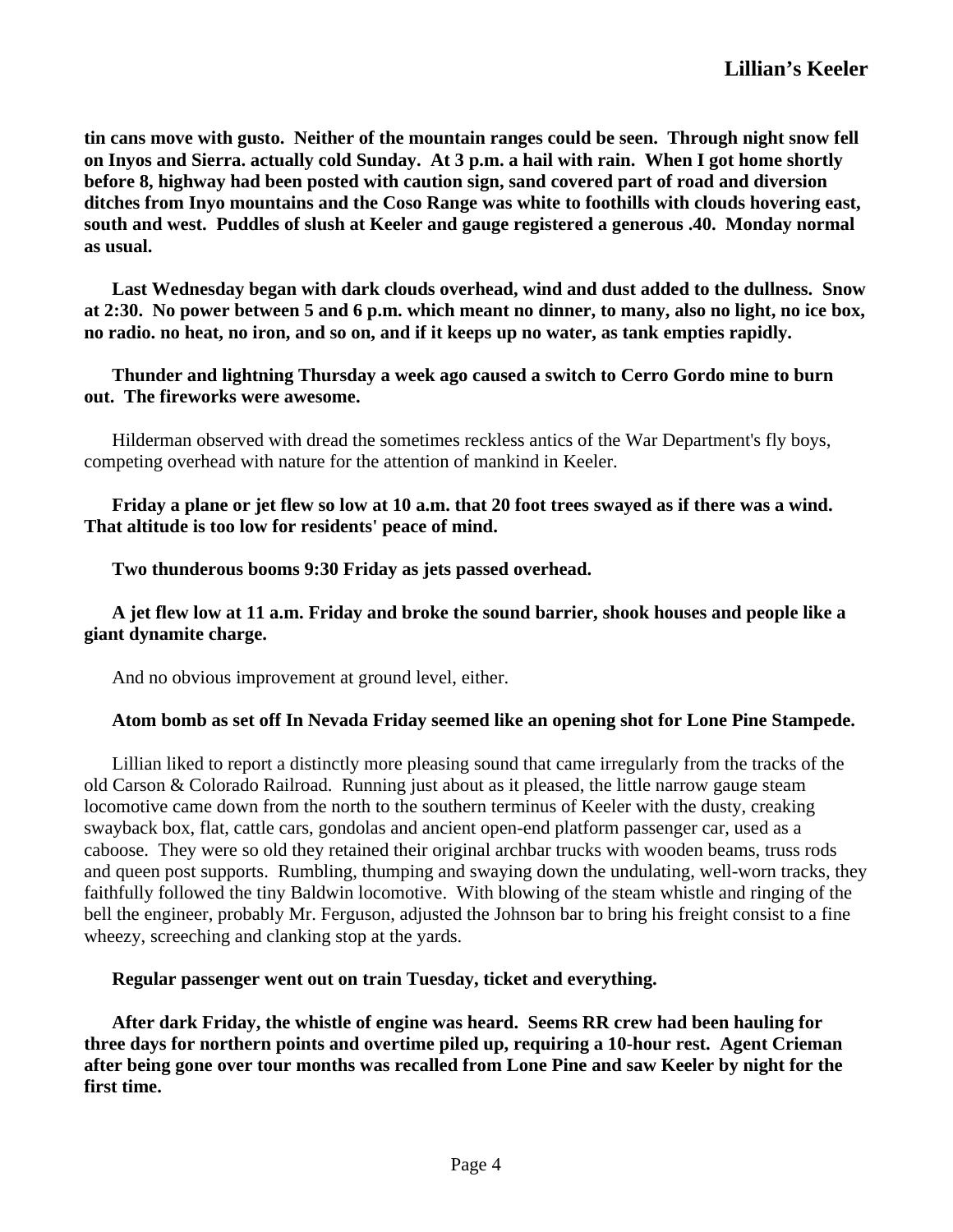**Engine No. 9 Monday puffed out with three gondolas of bulk talc and twelve closed box cars.**

**Several wondered at the shrill whistles made by train as ft came in Monday. Later learned two of our small fly took their sweet time in crossing right of way. Thank you, Mr. Ferguson for being alert.**

Some of Mrs. Hilderman's news items prove that her touted healthful air at Keeler did not always guarantee perfect health.

**Mrs. 8. Dillard and Cheryl were ill with colds last week.**

**Mrs. 0. Hanger went to hospital at Lone Pine fast Wednesday, returning Saturday feeling much better.**

**Andy Pedneau fell out of bed Wednesday night. Doctor's attention received Thursday a.m.**

# **Charles Withrow and Richard Osburn in playing football fast Wednesday had a mishap which places Ricky in hospital with bumped Adam's Apple.**

Of course, Hilderman's column came to the reader as a grand mix of news at Keeler as it occured. A sample might be something like the following.

**Moths were everywhere for a while, but the new moon ... enticed them elsewhere. Since have come many scorpions and cinch bugs, and a few stray grasshoppers. Even the white cabbage butterflies are here. So far, no rattlesnakes, but Harvey McMorris and Frank Wasson saw a larger than usual chuck-a-walia near their mine in Saline Valley.**

**Mrs. Hilderman went to Bishop fast Monday.**

**A box of brass fittings and fixtures at one house, grew legs and walked off through Thursday night**

**A truck of about 20 tons of Saline Valley salt was unloaded here Tuesday. Via Lee Flats which means about 65 miles back and forth.**

**All through this weekend I've been told, "No Keeler news fast week (in the paper)!" Certainly / know, but only two items were available.**

**A bulldozer went up Cerro Gordo hill on Friday.**

**Yes sir we are fully aware school began Thursday, September 9. Everything was so unearthly quiet.**

**Mrs. Frank Osburn brought me swiss chard from her garden Sunday.**